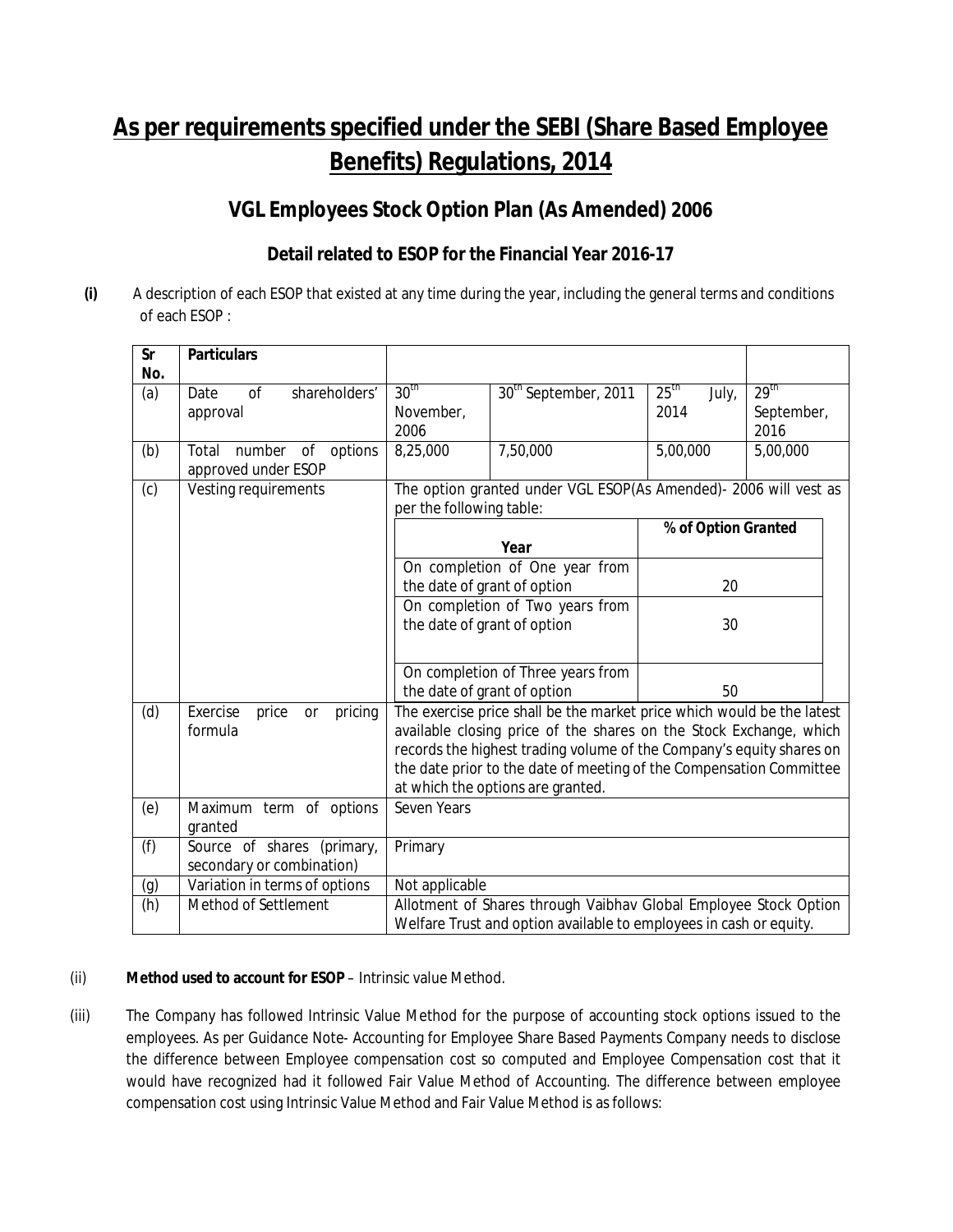| PARTICULARS                                                                | AMOUNT (RS) |
|----------------------------------------------------------------------------|-------------|
| Employee Compensation Cost using Fair Value Method                         | 2,28,65,761 |
| Less: Employee Compensation Cost using Intrinsic Value Method              |             |
| Amount to be recognized in Profit & Loss A/c as employee compensation cost | 2,28,65,761 |

#### **(iv) Option movement during the year**

| <b>Particular</b>                                                           | <b>Details</b> |
|-----------------------------------------------------------------------------|----------------|
| Number of option outstanding at the beginning of the year                   | 5,98,925       |
| Number of option granted during the year                                    | 5,45,178       |
| Number of option forfeited / lapsed during the year                         | 1,11,165       |
| Number of options vested during the year                                    | 1,57,054       |
| Number of options exercised during the year                                 | 35,757         |
| Number of shares arising as a result of exercise of options                 | 35,757         |
| Money realized by exercise of options (INR), if scheme is implemented       |                |
| directly by the company                                                     |                |
| Loan repaid by the Trust during the year from exercise price received (Rs.) |                |
| Number of options outstanding at the end of the year                        | 9,97,181       |
| Number of options exercisable at the end of the year                        | 2,60,897       |

#### **(v) ESOP Pricing, EPS and its impact**

|                | <b>PARTICULARS</b>                                            | AMOUNT(RS)                                       |                  |                |
|----------------|---------------------------------------------------------------|--------------------------------------------------|------------------|----------------|
| $\mathbf{1}$   | Exercise price of options granted during the year             | $19^{th}$ May, 2016 - 284.45/-                   |                  |                |
|                |                                                               | 12 <sup>th</sup> October, 2016 - 311.55/-        |                  |                |
|                |                                                               | $30^{th}$ January, 2017 – 307.35                 |                  |                |
| $\overline{2}$ | Weighted average fair value of option as on date of           | $19^{th}$ May, 2016 - 149.45/-                   |                  |                |
|                | grant during the year                                         | $12^{th}$ October, 2016 - 163.69/-               |                  |                |
|                |                                                               | 30 <sup>th</sup> January, 2017 - 161.48/-        |                  |                |
| $\overline{3}$ | Weighted average share price of the option during<br>the year | Rs. 325.44/-                                     |                  |                |
| 4.             | Weighted average Remaining contractual Life of                |                                                  |                  |                |
|                | Options granted during the year and Outstanding at            | 7.5 Years                                        |                  |                |
|                | the end of the year                                           |                                                  |                  |                |
|                |                                                               | <b>PARTICULARS</b>                               |                  | RS.            |
|                |                                                               | Net Income as reported (in Lakhs)                |                  | 2364.57        |
|                |                                                               | Add: Intrinsic Value Compensation<br>Cost        |                  | <b>NIL</b>     |
|                |                                                               |                                                  |                  |                |
|                |                                                               | Less: Fair Value Compensation Cost<br>(in lakhs) |                  | 228.66         |
| 6.             | Adjusted Net Income and Earnings Per Share                    | Adjusted Net Income                              |                  | 2135.91        |
|                |                                                               | Basic Earnings Per Share                         |                  |                |
|                |                                                               | -As Reported                                     |                  | 7.27           |
|                |                                                               | -Adjusted Earnings Per Share                     |                  | 6.57           |
|                |                                                               | <b>Diluted Earnings Per Share</b>                |                  |                |
|                |                                                               | -As Reported                                     |                  | 7.27           |
|                |                                                               | -Adjusted Earnings Per Share                     |                  | 6.46           |
|                |                                                               |                                                  |                  |                |
| 7 <sub>1</sub> | Impact on Profits and EPS for the Fiscal 2016 had the         | Impact on Profits                                | Impact on        | Impact on      |
|                | company followed Fair value Method of accounting              |                                                  | <b>Basic EPS</b> | <b>Diluted</b> |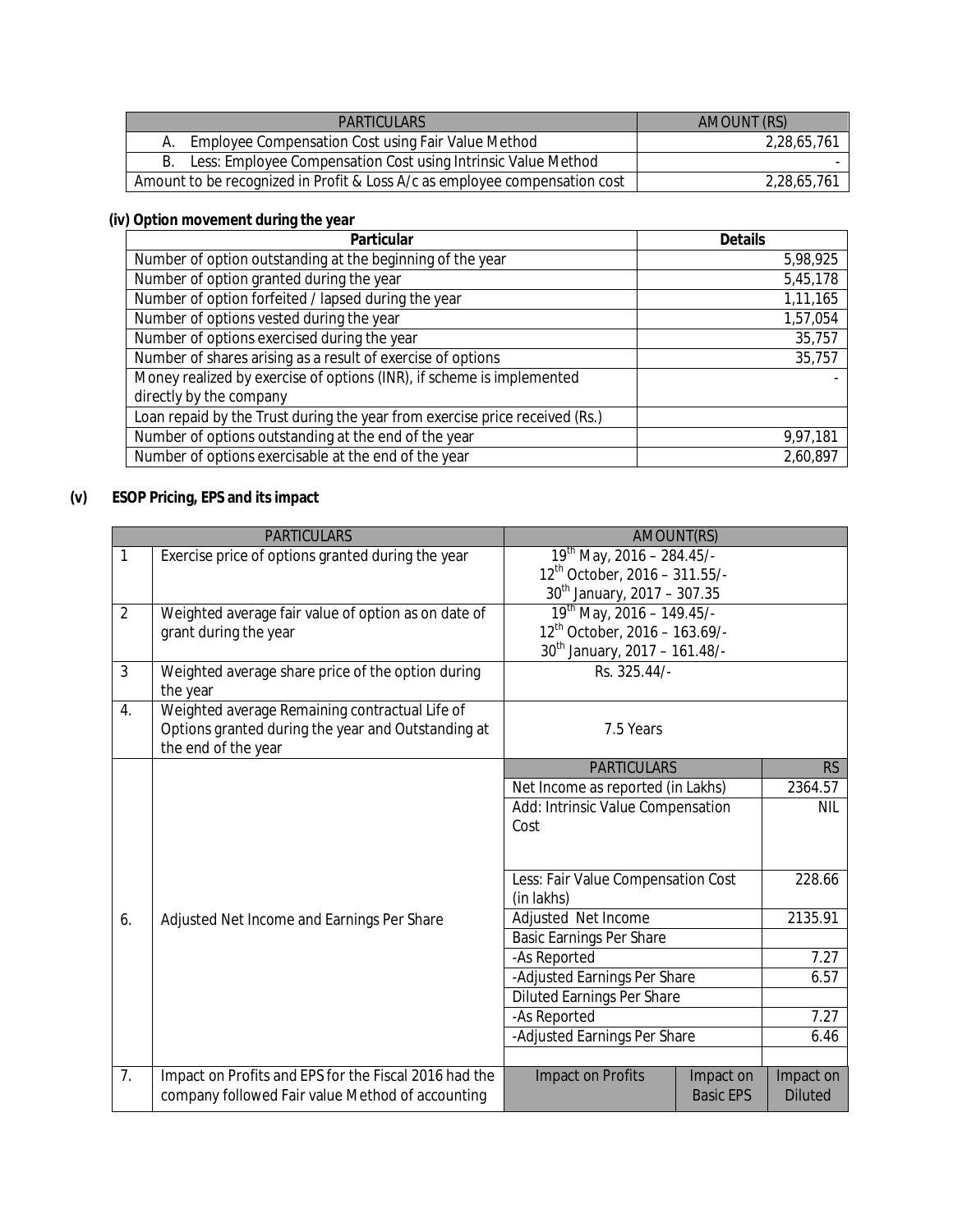|                  | employee compensation cost instead of Intrinsic<br>Value Method                    |                       |                    | EPS              |
|------------------|------------------------------------------------------------------------------------|-----------------------|--------------------|------------------|
|                  |                                                                                    | Lower by 228.66 Lakhs | Lower by<br>0.70   | Lower by<br>0.81 |
| $\overline{8}$ . | Significant Assumptions made during the year to estimate the fair value of options |                       |                    |                  |
|                  | Risk Free Interest rate<br>a.                                                      |                       | 6.50%              |                  |
|                  | <b>Expected Life</b><br>b.                                                         |                       | 4.00 years         |                  |
|                  | <b>Expected Volatility</b><br>C <sub>1</sub>                                       |                       | 60.51%             |                  |
|                  | <b>Expected Dividend Yield</b><br>d.                                               |                       | <b>NIL</b>         |                  |
| 9                | Number of Option outstanding on the basis of                                       | <b>Exercise Price</b> | <b>Outstanding</b> |                  |
|                  | exercise price                                                                     | 26.75                 |                    | 5,000            |
|                  |                                                                                    | 45.30                 |                    | 44,271           |
|                  |                                                                                    | 119.05                |                    | 10,360           |
|                  |                                                                                    | 126.35                |                    | 19,473           |
|                  |                                                                                    | 743.95                |                    | 20,484           |
|                  |                                                                                    | 742.50                |                    | 3,11,905         |
|                  |                                                                                    | 752.60                |                    | 7,720            |
|                  |                                                                                    | 374.60                |                    | 58,690           |
|                  |                                                                                    | 284.45                |                    | 47,680           |
|                  |                                                                                    | 311.55                |                    | 4,65,798         |
|                  |                                                                                    | 307.35                |                    | 5,800            |

**(vi) Employee wise details of options granted during the year**:

| <b>Sr</b>  | <b>Particulars</b>                                                                   |                         |                                                      |                             |                                          |
|------------|--------------------------------------------------------------------------------------|-------------------------|------------------------------------------------------|-----------------------------|------------------------------------------|
| No.<br>(a) | Senior Management Personnel                                                          | <b>Name</b>             | <b>Designation</b>                                   | No. of<br>Option<br>Granted | <b>Exercise</b><br><b>Price</b><br>(Rs.) |
|            |                                                                                      | Mr. Puru Aggarwal       | Group CFO                                            | 12,630                      | 311.55                                   |
|            |                                                                                      | Mr. Jeff Allar          | Group Sr. Vice President<br>HR                       | 12,600                      | 311.55                                   |
|            |                                                                                      | Mr. Vineet Vashist      | Chief Technology Officer,<br><b>USA</b>              | 20,000                      | 311.55                                   |
|            |                                                                                      | Mr. Pushpendra<br>Singh | Vice President - HR, Asia                            | 4,990                       | 311.55                                   |
|            |                                                                                      | Mr. Raj Kumar Singh     | Vice President - Group<br>Supply Chain<br>Management | 5,050                       | 311.55                                   |
|            |                                                                                      | Mr. Nitin Dugar         | Chief Operating Officer,<br>ShopLC USA               | 6,450                       | 311.55                                   |
|            |                                                                                      |                         |                                                      |                             |                                          |
| (b)        | Any other employee who receives a grant<br>in any one year of option amounting to 5% |                         | N.A.                                                 |                             |                                          |